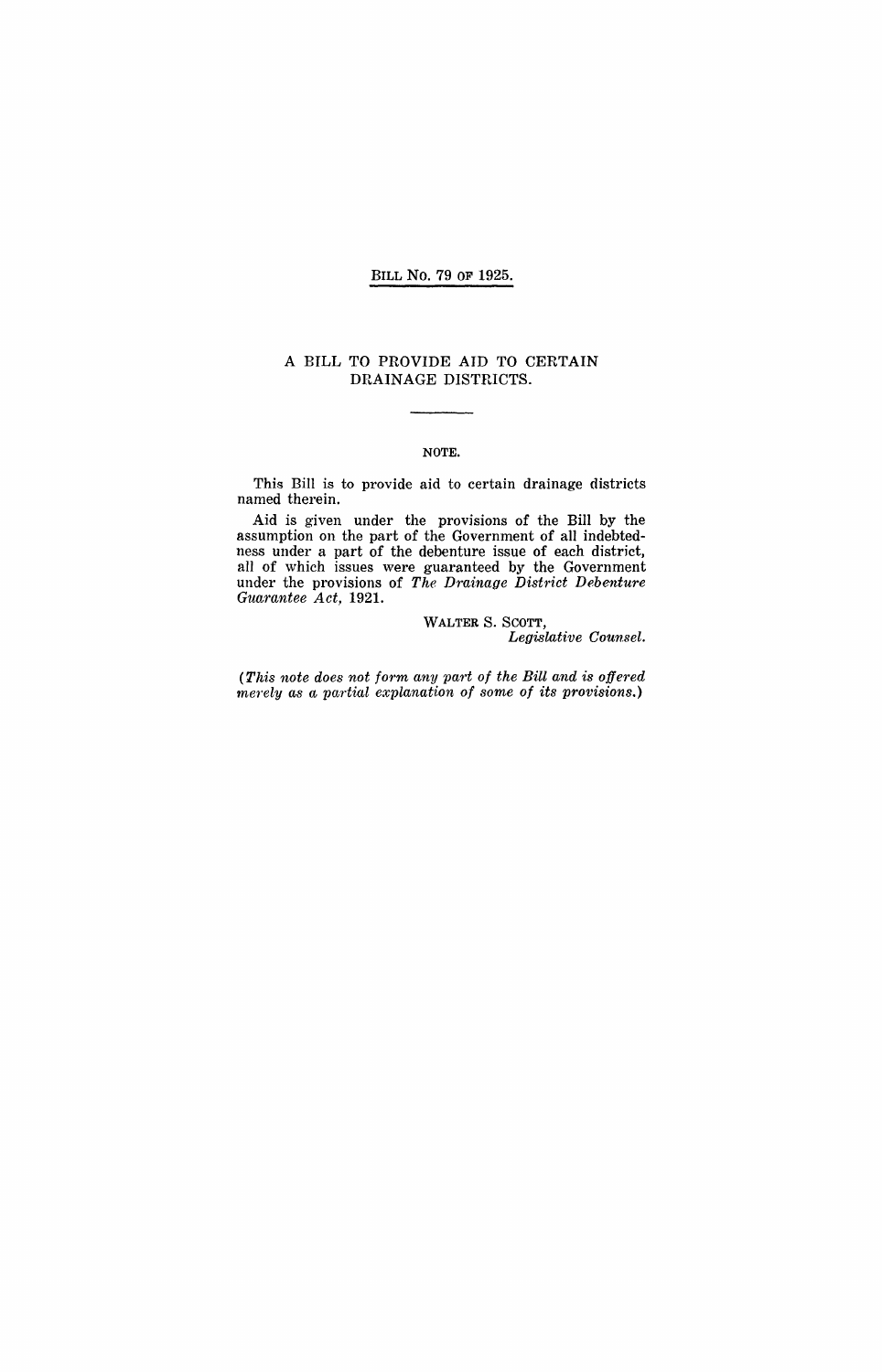## **BILL**

#### No. 79 of 1925.

An Act to Provide Aid to certain Drainage Districts.

### *(Assented to* , 1925.)

WHEREAS the Government of the Province of Alberta, in view of complaints from certain drainage districts that the drainage rates are greater than the lands can bear owing to the fact that the cost of the drainage works has been greater and the benefits derivable therefrom have been less than expected, has caused an independent examination and report to be made with respect to conditions in all the drainage districts in the Province;

And whereas the said report recommends that certain relief be granted;

And whereas under the recited circumstances it appears desirable and in the public interest to give aid as hereinafter set out;

Therefore His Majesty, by and with the advice and consent of the Legislative Assembly of the Province, enacts as follows:

**1.** This Act may be cited as *"The Aid to Drainage Districts Act, 1925."* 

2. The provisions of this Act shall apply to debentures of the drainage districts named in the schedule to this Act, which debentures have been guaranteed by the Province under provisions of *The Drainage District Debenture Guarantee Act,* 1921.

3. The provisions of subsection (2) of section 4 of *The Drainage District Debenture Guarantee Act,* 1921, with reference to the liability of the said districts in connection with payments made by the Province under its guarantee and the right of subrogation thereby vested in the Province, shall not be applicable in the case of any such payments made by the Province in respect of that portion of the respective debenture issues of the said districts which is set out in the third column of the schedule hereto.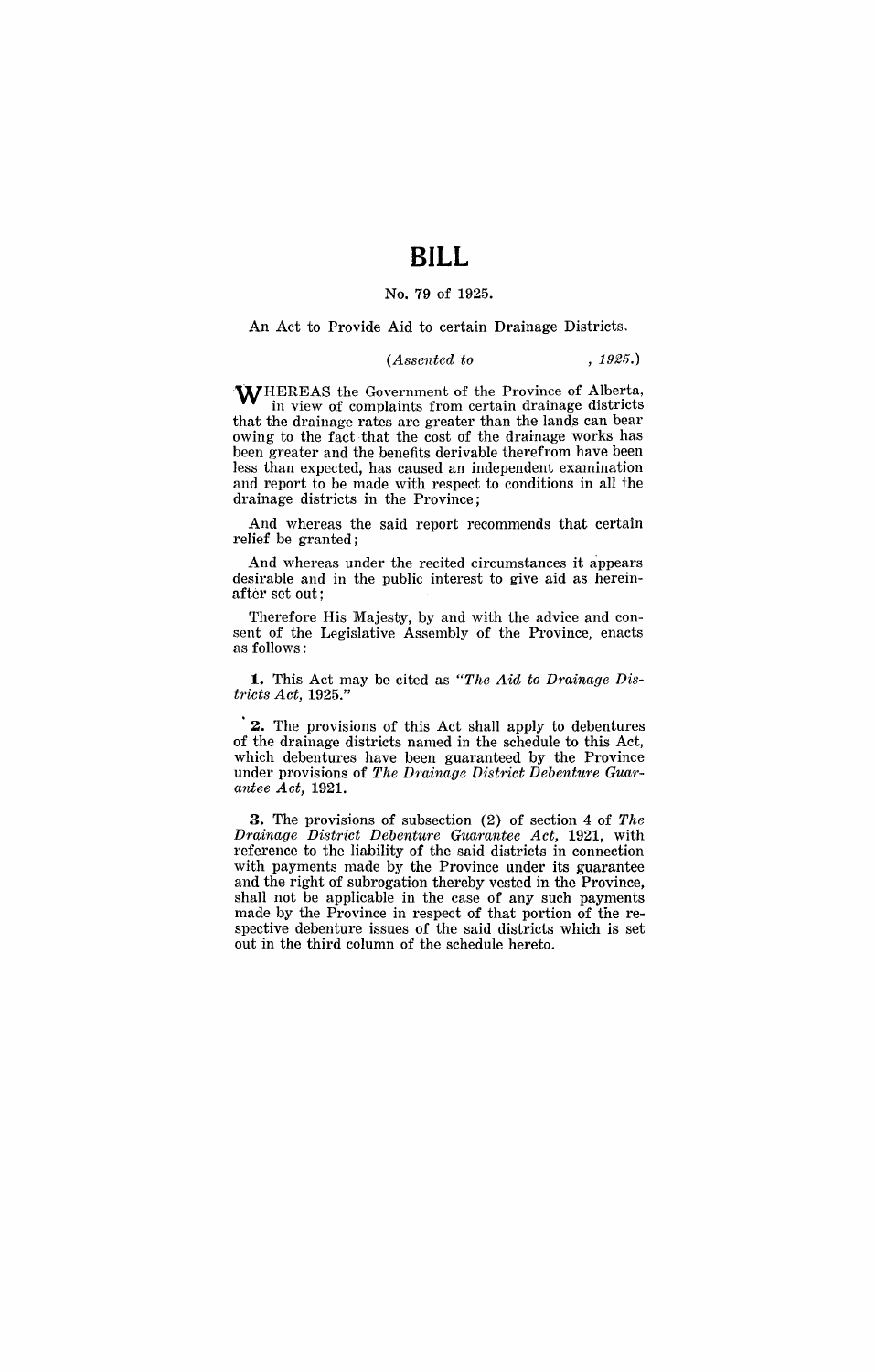4. The boards of the said districts in making their annual· estimates of expenses as provided by *The Drainage Districts Act,* 1921, shall not be required to include therein the instalments of principal and interest payable under the terms of the debentures with respect to the said portions.

SCHEDULE

| NAME OF DISTRICT.               | Amount of<br>District<br><b>Debentures</b><br>Issued. | Amount of<br>Debentures to<br>which this<br>Act applies. |
|---------------------------------|-------------------------------------------------------|----------------------------------------------------------|
| Dickson Drainage District $\$\$ | 46,000,00                                             | \$2,300.00                                               |
| Holden Drainage District        | 200,000.00                                            | 20,000.00                                                |
| Daysland Drainage District      | 300,000.00                                            | 40,950.00                                                |
| Viking Drainage District        | 45,000.00                                             | 7,875.00                                                 |